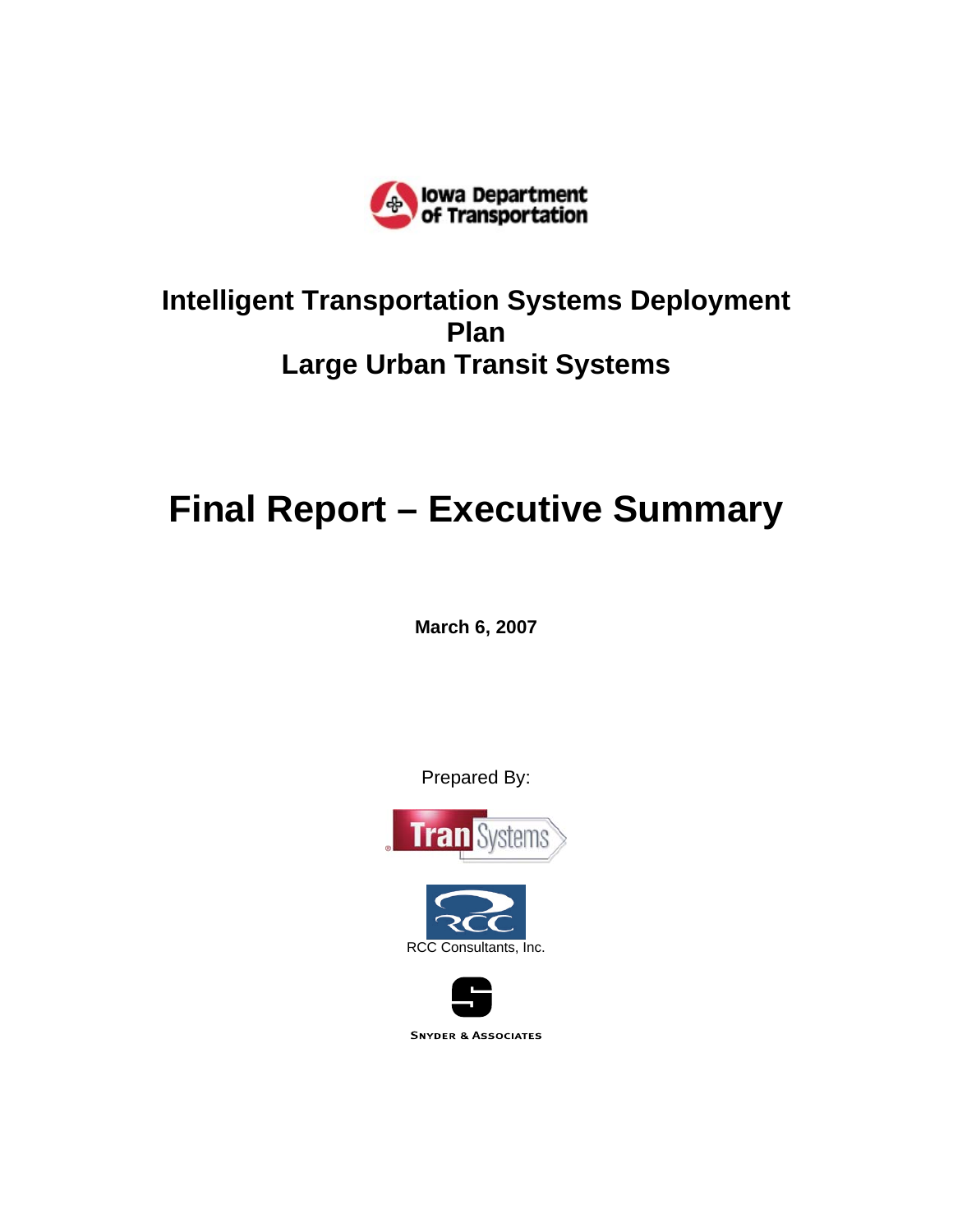# **TABLE OF CONTENTS**

| Section | Page |
|---------|------|
|         |      |
|         |      |
|         |      |
|         |      |
|         |      |
|         |      |
|         |      |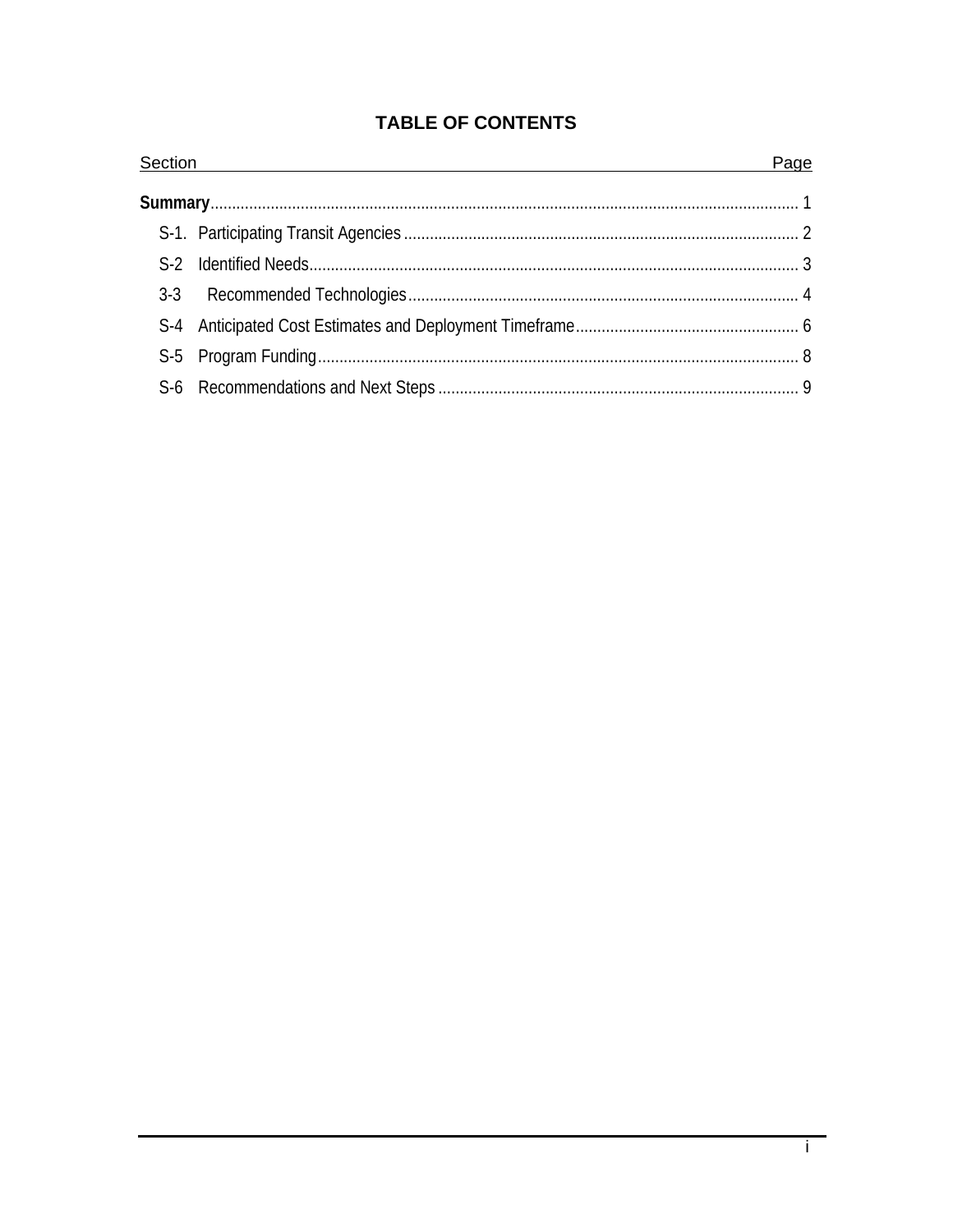# **Summary**

The Intelligent Transportation Systems (ITS) Deployment Plan for Large Urban Transit Systems is a road map that will assist the large urban transit systems in Iowa in improving their services through the use of ITS technologies. ITS technologies are hardware and software systems that can increase the efficiency and safety of public transportation and offer users better information on system operations. The implementation of ITS has been transforming the way public transportation systems operate. One of the key benefits of ITS is providing public transportation decision-makers with more information with which they can make decisions regarding improving operations, increasing ridership and improving customer service.

In early 2006, the Iowa Department of Transportation engaged TranSystems to assist in the development of a statewide ITS deployment plan for Iowa's large urban transit systems. This project examined the needs and opportunities related to the expanded deployment of ITS applications by the state's urban transit agencies.

The purpose of this ITS Deployment Plan is to identify technologies that are recommended for implementation; describe their characteristics, costs and benefits; identify resources and training requirements; and define preliminary implementation timeframes. The Deployment Plan contains information that can be used to:

- Determine whether technology is needed, and if so, what kinds of technologies;
- Determine and/or validate the appropriate "phasing" of various technologies;
- Facilitate management understanding on technology;
- Understand the use of technology in the transit system;
- Plan the specifications development processes;
- Initially determine resource requirements (e.g., operations, maintenance, administration);
- Determine the impact on the organization(s) and employees, and plan to manage these impacts;
- Assist Iowa DOT and agencies in securing ITS funding through grants and earmarks;
- Plan for initial and full deployment of multiple technologies; and
- Plan for project evaluations.

Several important steps and processes were used to accomplish the required tasks for this project. One of these steps included a Systems Engineering Analysis, which is required as part of the Federal Transit Administration (FTA) National ITS Architecture Policy on Transit Projects. This analysis process included the TranSystems Team visiting every urban transit agency that took part in this study, and interviewing their staff and collecting essential data and information. This provided the TranSystems Team with an in-depth understanding of each agency's needs, issues and internal processes. A comprehensive review of agencies' communications systems was also conducted, as was a review of existing ITS technologies. Recent studies and agencies' future plans were also reviewed and considered as part of the analysis.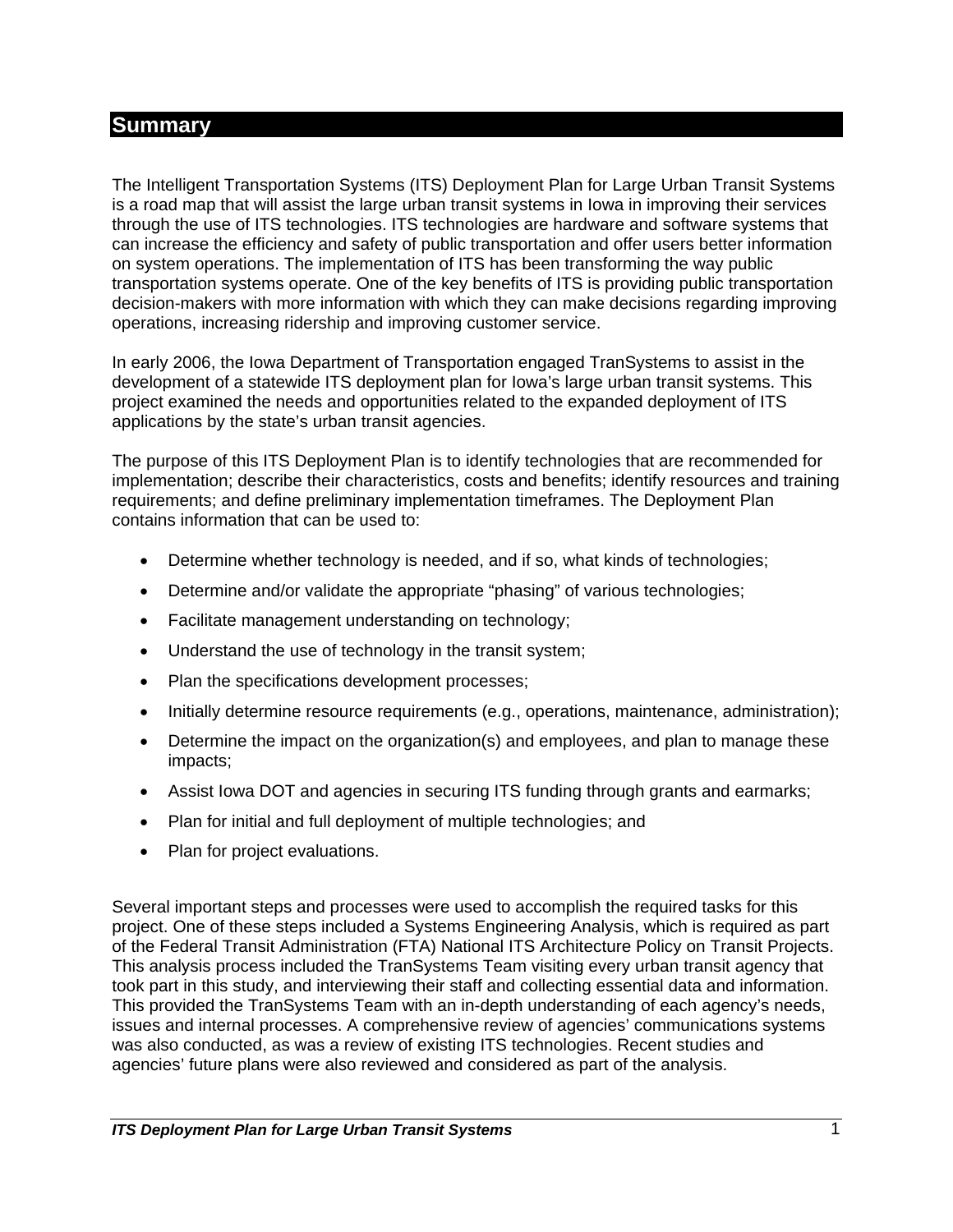Based on the analysis, specific technologies were recommended for each agency. The costs, preliminary deployment timelines, and the impacts on agencies of each technology were defined in this project.

## **S-1. Participating Transit Agencies**

Out of the 12 large urban transit systems that provide transit services throughout the state of Iowa, 11 participated in this project. The urban transit systems are shown in Table S-1.

| City                  | Agency                                              |
|-----------------------|-----------------------------------------------------|
| Sioux City            | <b>Sioux City Transit</b>                           |
| Waterloo              | Metropolitan Transit Authority of Black Hawk County |
| Dubuque               | <b>Keyline Transit</b>                              |
| <b>Bettendorf</b>     | <b>Bettendorf Transit</b>                           |
| Davenport             | <b>CitiBus</b>                                      |
| <b>Cedar Rapids</b>   | <b>Five Seasons Transportation</b>                  |
| Coralville            | <b>Coralville Transit</b>                           |
| <b>Iowa City</b>      | <b>Iowa City Transit</b>                            |
| <b>Iowa City</b>      | University of Iowa, Cambus                          |
| Ames                  | CyRide                                              |
| Des Moines            | Des Moines Area Regional Transit Authority          |
| <b>Council Bluffs</b> | Omaha Metro Area Transit                            |

#### **Table S-1. Large Urban Transit Systems**

Council Bluffs did not participate because their transit service is provided by Omaha MAT and MAT has an ITS system in place. Bettendorf's participation was minimal because they are currently implementing transit ITS as part of the City's traffic program.

The project was led by a Steering Committee comprised of the individuals shown in Table S-2.

| <b>Name</b>             | Agency                                     |  |  |  |  |
|-------------------------|--------------------------------------------|--|--|--|--|
| <b>Bob Krause</b>       | <b>Iowa DOT- Public Transit</b>            |  |  |  |  |
| <b>Peter Hallock</b>    | <b>Iowa DOT- Public Transit</b>            |  |  |  |  |
| <b>Matthew Simaytis</b> | City of Bettendorf                         |  |  |  |  |
| <b>Mark Little</b>      | <b>Black Hawk County</b>                   |  |  |  |  |
| <b>Vicky Robrock</b>    | <b>Coralville Transit</b>                  |  |  |  |  |
| Sheri Kyras             | CyRide                                     |  |  |  |  |
| Pete Donner             | <b>Davenport CitiBus</b>                   |  |  |  |  |
| <b>Brad Miller</b>      | Des Moines Area Regional Transit Authority |  |  |  |  |
| Jon Rodocker            | City of Dubuque- Keyline Transit           |  |  |  |  |
| <b>Bill Hoekstra</b>    | Five Seasons Transportation & Parking      |  |  |  |  |
| Ron Logsden             | <b>Iowa City Transit</b>                   |  |  |  |  |
| <b>Curt Miller</b>      | <b>Sioux City Transit</b>                  |  |  |  |  |
| <b>Brian McClatchey</b> | University of Iowa                         |  |  |  |  |

#### **Table S-2. Members of the Steering Committee**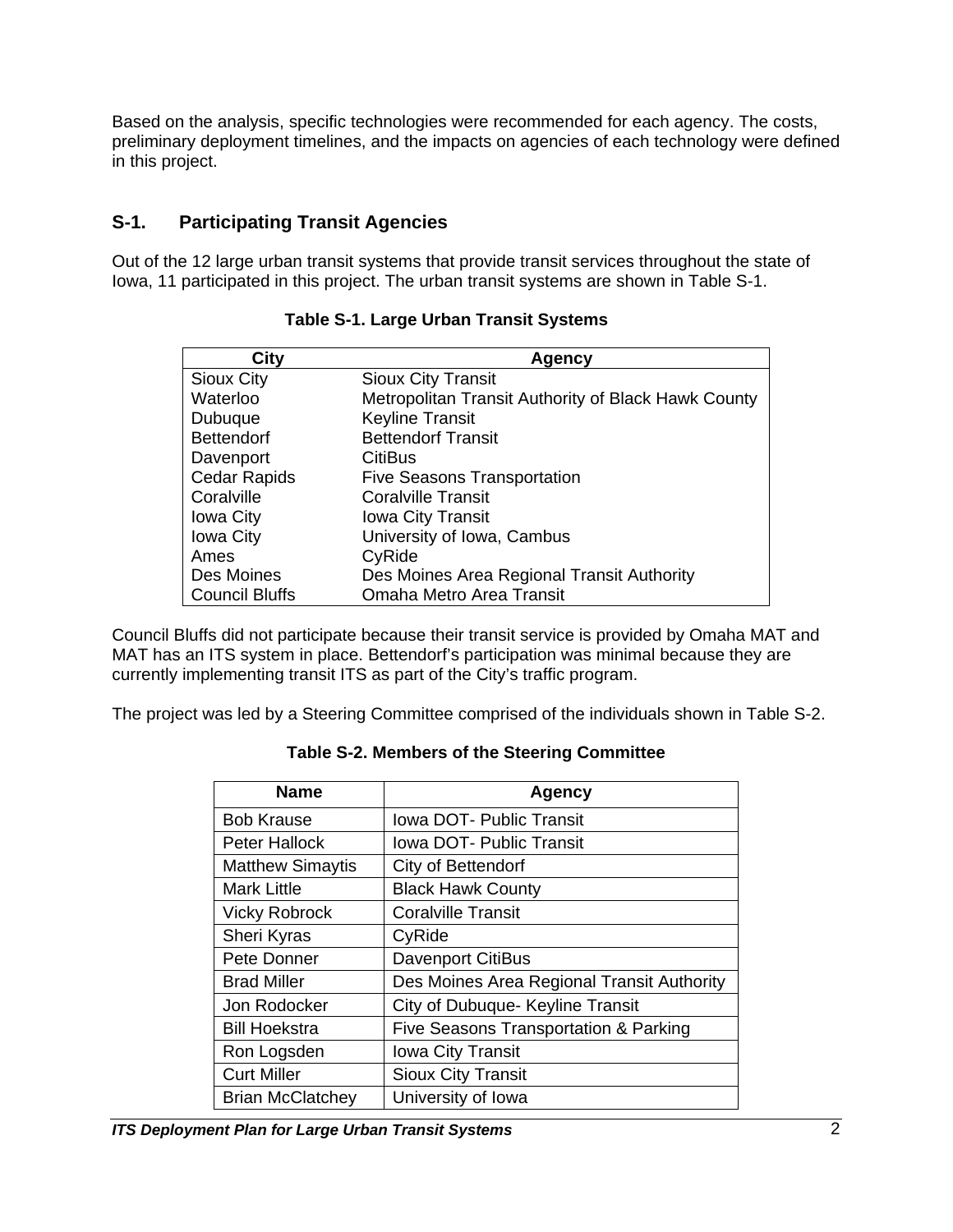#### **S-2. Identified Needs**

The main objective of this study is to assess and plan for transit ITS technology applications for urban transit systems, using solutions that have been shown to improve the efficiency and effectiveness of transit services in other transit agencies. Hence, an understanding of each of these agencies' needs was vital for the completion of this study. The following is a summary of the overall needs assessment.

*Operations:* Agencies have expressed a need to know the exact location of their vehicles at any particular moment to better manage their fleet and to better answer customer inquiries on where their vehicles are.

Further, on-time performance is currently monitored by street supervisors, or not at all. There appears to be a need to automate this process to provide more complete and reliable on-time performance data.

*Scheduling:* At most of the participating agencies, route schedules are developed manually using spreadsheet software. This is a very tedious and time consuming task, and may not produce the most efficient schedules. There is a need to automate that process through the use of specialized scheduling software.

*Planning:* One of the most valuable data to a planning department is ridership data which is used in planning new services as well as modifying existing routes. Almost all of the agencies in this study are currently dependent on manual collection of ridership data. This makes the data prone to errors. Further, the process of collecting, entering and analyzing the data is usually very long. There is an obvious need, for almost all of these agencies, to collect ridership data in a timely manner, and to improve its reliability and accuracy. This data is also used in meeting federal reporting requirements such as the National Transit Database.

*Customer Service:* For many of the agencies taking part in this project, the volume of service information calls has increased substantially in recent years and have become somewhat of a burden to the personnel who take these calls. Hence, there is a need to provide as much of the requested information to customers in real-time on the Internet or at bus stops. The provision of real-time information would keep customers apprised of bus arrival/departure times.

Moreover, agencies are very much interested in increasing their ridership which translates into greater revenues. Deploying web based information has the potential to attract more ridership as it makes finding transit information much easier and user friendly.

Additionally, one of the critical issues for most agencies is complying with the Americans with Disabilities Act (ADA) requirement for making next-stop announcements on board buses. In order to comply with this requirement, these announcements can be automated, as not all drivers are currently making all the announcements.

**Security:** Some agencies have portions of their fleet equipped with onboard cameras. Onboard cameras are becoming more and more critical for transit agencies as they provide a greater sense of security to the drivers and passengers. Further, they have been playing a role in dismissing fraudulent lawsuits.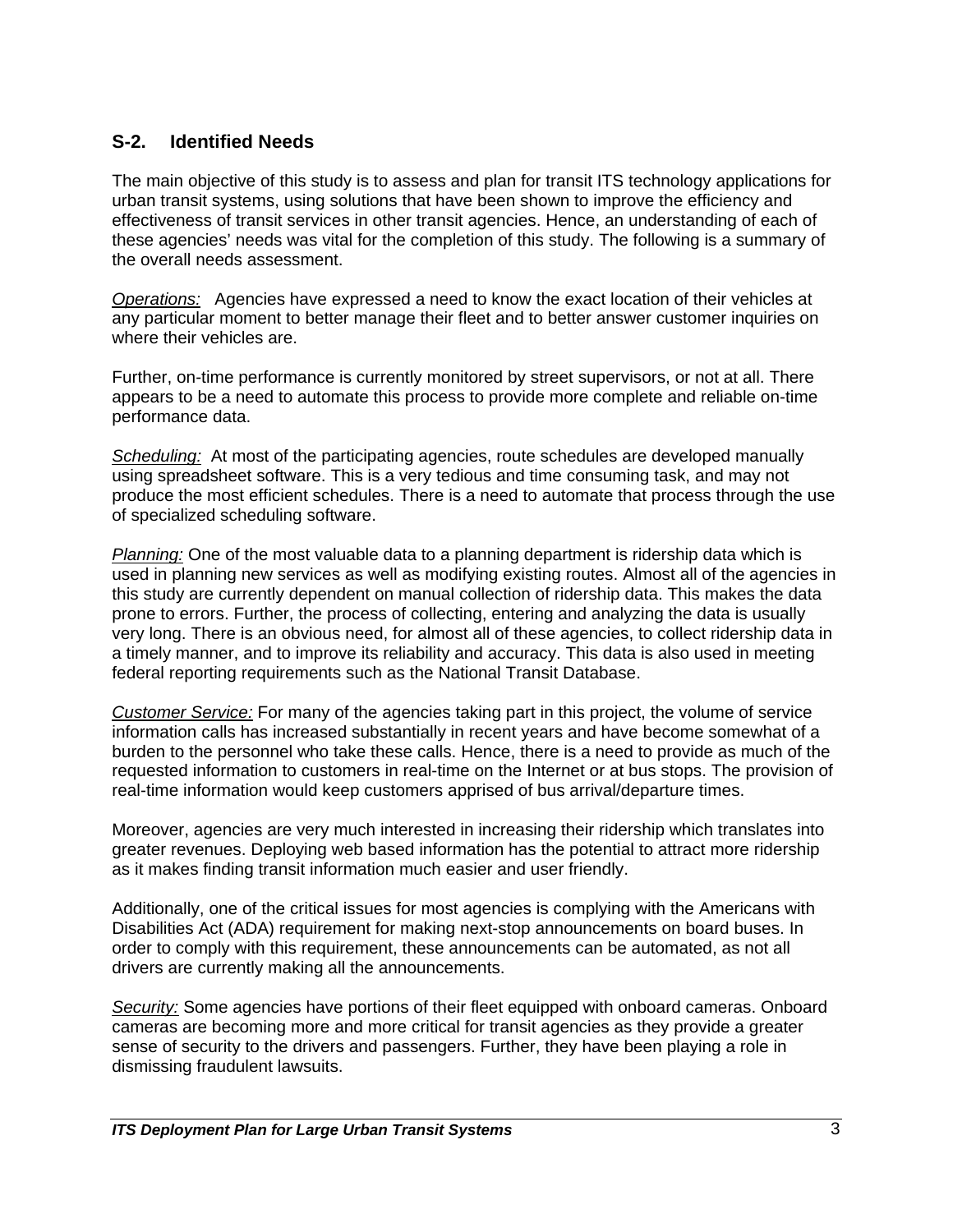*Finance:* Some agencies are still using cash boxes for collecting fares while electronic fareboxes at the other agencies are outdated and do not meet the agencies' needs. Some of the existing issues include a lack of accurate fare data, fare evasion, and high collection and handling costs. There is a need to deploy the next generation fareboxes capable of tracking fares and using electronic fare media.

*Maintenance:* About half of the participating agencies are in need of maintenance management software that can interface with their financial system. Maintenance software will enable the agencies to better track their maintenance activities, reduce the cost of maintenance and inventory, schedule preventive maintenance, and collect required data for internal use as well as for federal reporting.

*Communications:* Although voice radio communication systems do not seem to be a problem for most of the agencies, there is a real deficit in data communications. In the past, a simple voice radio communications system was usually sufficient to support most agencies, but the evolution of ITS technologies and on-board mobile data terminals (MDTs) have added a need for mobile data communications. All participating agencies will require a data communication system. A cellular option may be the best technology for most agencies. Commercial cellular carriers offer rapid implementation, higher bandwidth, low cost monthly rate plans, low cost equipment, reliable service, low maintenance costs, good coverage in urban areas and along major highways, and the ability for multiple agencies to operate on a common system if desired.

# **S-3. Recommended Technologies**

The following paragraphs provide a summary of each of the recommended ITS technology.

*Scheduling Software:* Fixed route scheduling and daily operations management software applications help transit agencies with route planning and restructuring, runcutting, operator scheduling, and vehicle assignments. Increasingly, scheduling software products are being integrated with other technologies (e.g., automatic vehicle location) for additional benefits.

*AVL/CAD:* Automatic vehicle location (AVL) systems determine the location of vehicles that are equipped with specific hardware and software. Central dispatch can view the equipped vehicles' locations on a map, in addition to displaying specific information about each vehicle. An AVL system serves as the backbone to many transit ITS applications such as automatic annunciation, vehicle component monitoring, automatic passenger counting (APC), and transit signal priority (TSP) systems.

Transit agencies use Computer-Aided Dispatch (CAD) systems for bus service and operations management. A number of transit agencies and their vendors have implemented or are developing modules that will expand the capabilities of vehicle location and dispatch systems to provide data for other agency functions.

Mobile data terminals (MDTs), which are typically located in each vehicle near the driver, are an integral aspect of a CAD/AVL system since they facilitate data transfer between the vehicle and operations/dispatch. MDTs usually have a small screen that displays text and/or graphics, along with a keypad that contains either pre-coded keys (e.g., pick-up/drop-off, request to talk, maintenance incident) or "soft" keys that can be flexibly programmed.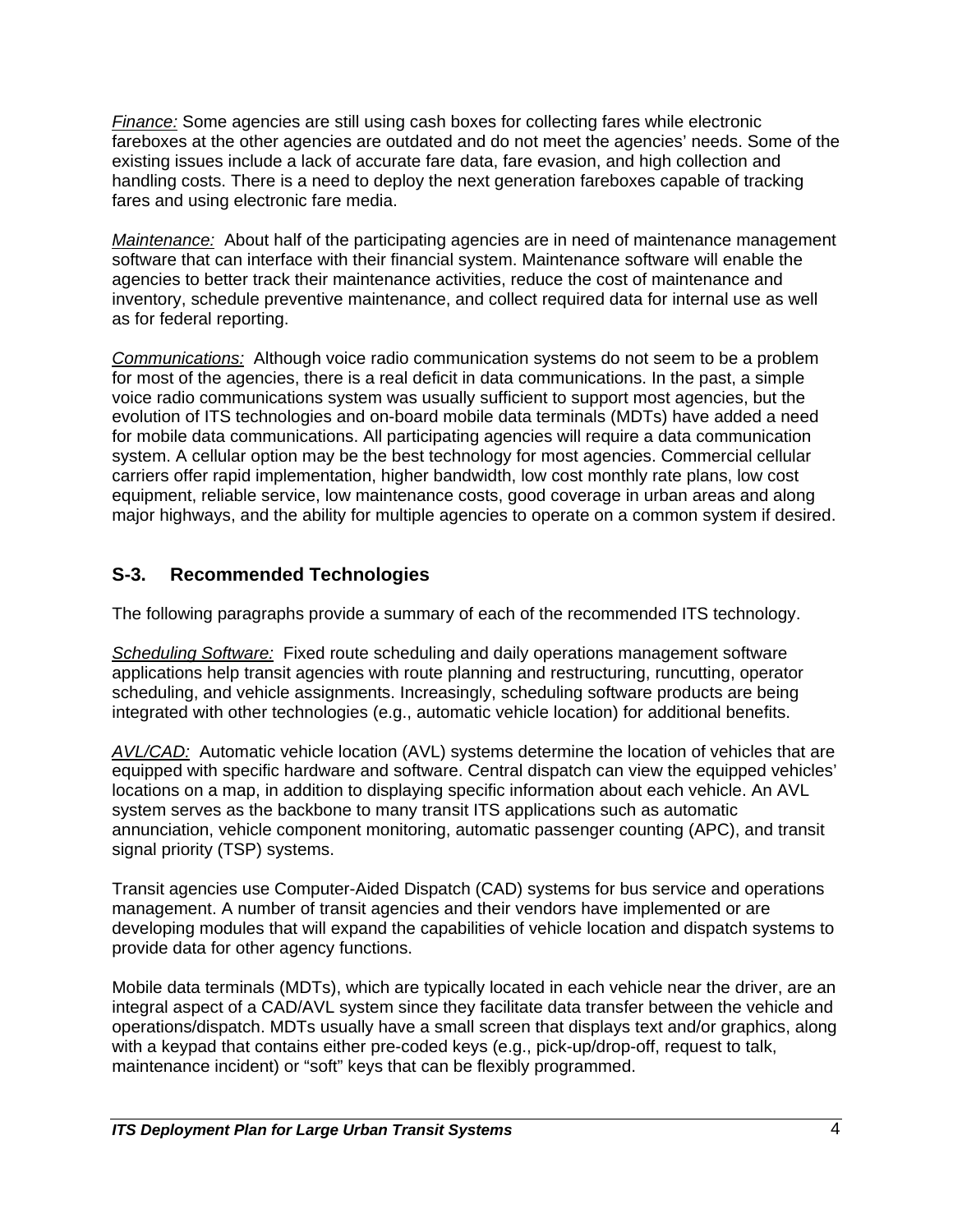*Maintenance Management Software:* Maintenance management software is designed for supporting vehicle, infrastructure and facility maintenance. The software usually supports corrective and preventive maintenance, inspections, overhauls, and campaigns. It also identifies and tracks vehicles and serialized components; identifies, plans, schedules, and tracks work; collects maintenance histories and costs; analyzes maintenance performance and manages equipment configuration. Some systems include a warranty module that identifies warranty terms, condition notification, claims processing, and payment processing.

*On-board Cameras:* On-board cameras monitor and record the passenger environment onboard transit vehicles. Cameras are usually mounted to provide complete coverage of the bus interior, and can be mounted to view door wells as well as the road through the front windshield.

*Advanced Traveler Information Systems:* Advanced Traveler Information Systems (ATIS) provide information to help travelers make decisions regarding their trips. This information generally includes: transit service areas and routes; scheduled vehicle departure times; projected vehicle arrival/departure times (through AVL); service disruptions and delays; fares, transfers and other transportation services; as well as information on the service area. This information is used to assist riders in making pre-trip and en-route (including in-vehicle) trip and mode choice decisions. Access to this information can be made through dynamic message signs (DMS) at stops/stations, kiosks (at bus shelters, office buildings, shopping centers and other locations such as a convention center and arenas), the Internet, e-mail, and phone.

*Electronic Payment Systems:* Electronic payment systems (EPS) make fare payment more convenient for the transit rider and financial management of fare revenues more secure and efficient for the transit agency. Electronic fare payment technologies include magnetic strip and contactless smart cards, which can be used as stored value cards or timed passes. EPS reduces cash handling, which is a labor-intensive activity, and improves the security of transit fare revenue EPS also facilitates the development of more innovative and equitable fare structures, and provides increased convenience to transit riders in the purchase and payment of transit fares.

*Vehicle Component Monitoring Systems:* A vehicle component monitoring system uses sensors to monitor the "health" of vital bus components, such as the engine, and reports when their performance is not within a specific tolerance. By keeping track of these components, supervisors and maintenance personnel can use this information to intervene before a minor problem becomes more substantial.

Table S-3 on the following page provides a summary of the recommended technologies by agency.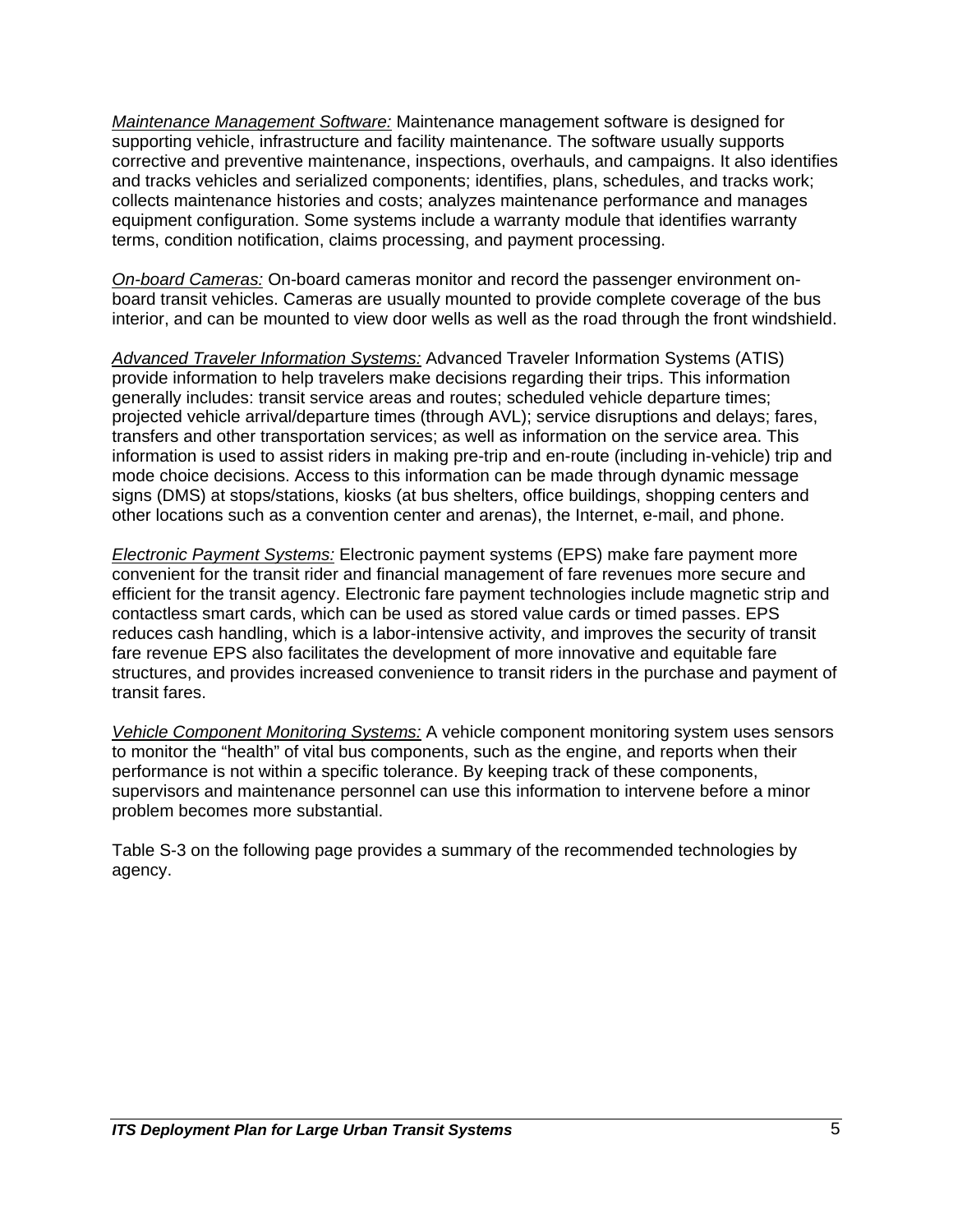|                           | <b>Recommended Technology</b> |     |                      |                                        |                          |                           |                                                 |                                     |                     |                        |                                                  |                      |
|---------------------------|-------------------------------|-----|----------------------|----------------------------------------|--------------------------|---------------------------|-------------------------------------------------|-------------------------------------|---------------------|------------------------|--------------------------------------------------|----------------------|
| Agency                    | <b>CAD/AVL</b>                | APC | (Web)<br><b>ATIS</b> | (itinerary<br>planning)<br><b>ATIS</b> | (at stop)<br><b>ATIS</b> | Annunciation<br>Automatic | Payment<br>(EPS)<br>Electronic<br><b>System</b> | System<br>Management<br>Maintenance | Cameras<br>On-Board | Software<br>Scheduling | omponent<br>System<br>Monitoring<br>ن<br>Vehicle | Simulator<br>Driving |
| <b>Sioux City Transit</b> | $\checkmark$                  | ✔   |                      |                                        | ✔                        | ✔                         | ✔                                               | ✔                                   | E                   | $\checkmark$           |                                                  |                      |
| <b>MET Waterloo</b>       | $\checkmark$                  | ✔   |                      |                                        |                          | ✔                         | ✔                                               | E                                   |                     |                        |                                                  |                      |
| <b>Keyline Dubuque</b>    | ✔                             | ✔   |                      |                                        |                          | ✔                         | $\checkmark$                                    | $\checkmark$                        | $\checkmark$        |                        |                                                  |                      |
| <b>Bettendorf Transit</b> | $***$                         |     |                      |                                        |                          |                           |                                                 |                                     | ***                 |                        |                                                  |                      |
| <b>CitiBus Davenport</b>  | $\checkmark$                  |     | ✔                    |                                        |                          | ✔                         | ✓                                               | E                                   | $\checkmark$        |                        |                                                  | ✔                    |
| <b>FST-Cedar Rapids</b>   |                               | ✔   | $\checkmark$         | ✔                                      |                          | ✔                         | E                                               | E                                   | E                   | ✔                      | $\checkmark$                                     |                      |
| <b>Coralville Transit</b> | ✔                             |     | ✔                    |                                        | ✔                        |                           | ✓                                               | $\checkmark$                        | E                   |                        |                                                  |                      |
| <b>Iowa City Transit</b>  | ✔                             | ✔   |                      | ✔                                      | ✔                        | E                         | ✔                                               | $\checkmark$                        | ✔                   |                        |                                                  |                      |
| <b>Cambus-U of lowa</b>   | $\checkmark$                  | ✔   | $***$                |                                        | ✔                        |                           |                                                 |                                     | E                   | ✔                      |                                                  | ✔                    |
| <b>CyRide - Ames</b>      | ✔                             | ✔   | ✔                    |                                        | ✔                        | ✔                         | ✔                                               | E                                   | E                   |                        |                                                  |                      |
| <b>DART-Des Moines</b>    | ✔                             | ✔   |                      | ✔                                      | ✔                        | ✔                         | ✔                                               | ✔                                   | ✔                   | E                      |                                                  |                      |

**Table S-3. Summary of Recommended (**D**) and Existing (E) Technologies** 

\*\*\* Agency is planning on deploying that system in the near future.

# **S-4. Anticipated Cost Estimates and Deployment Timeframe**

Most of the recommended ITS technologies cannot be deployed without having an operational CAD/AVL system. Although the deployment of the rest of the recommended ITS technologies are independent from one another, deploying two or more technologies at the same time can be more cost-effective and can shorten the overall deployment schedule. However, it is recommended that only a few systems be deployed at the same time, as it increases the risk of completing the project on-time and within budget. Hence, we recommend that the technologies be grouped into phases to better manage their deployments. Deployments are grouped into three (3) phases: Phase 1, which is one to three years; Phase 2, which is three to five years; and Phase 3, which is over five years.

The following tables provide a summary of the recommended ITS technologies and expected capital costs of the leased wireless mobile data option. Table S-4 summarizes the costs by phase of deployment and agency, while Table S-5 summarizes the costs by technology.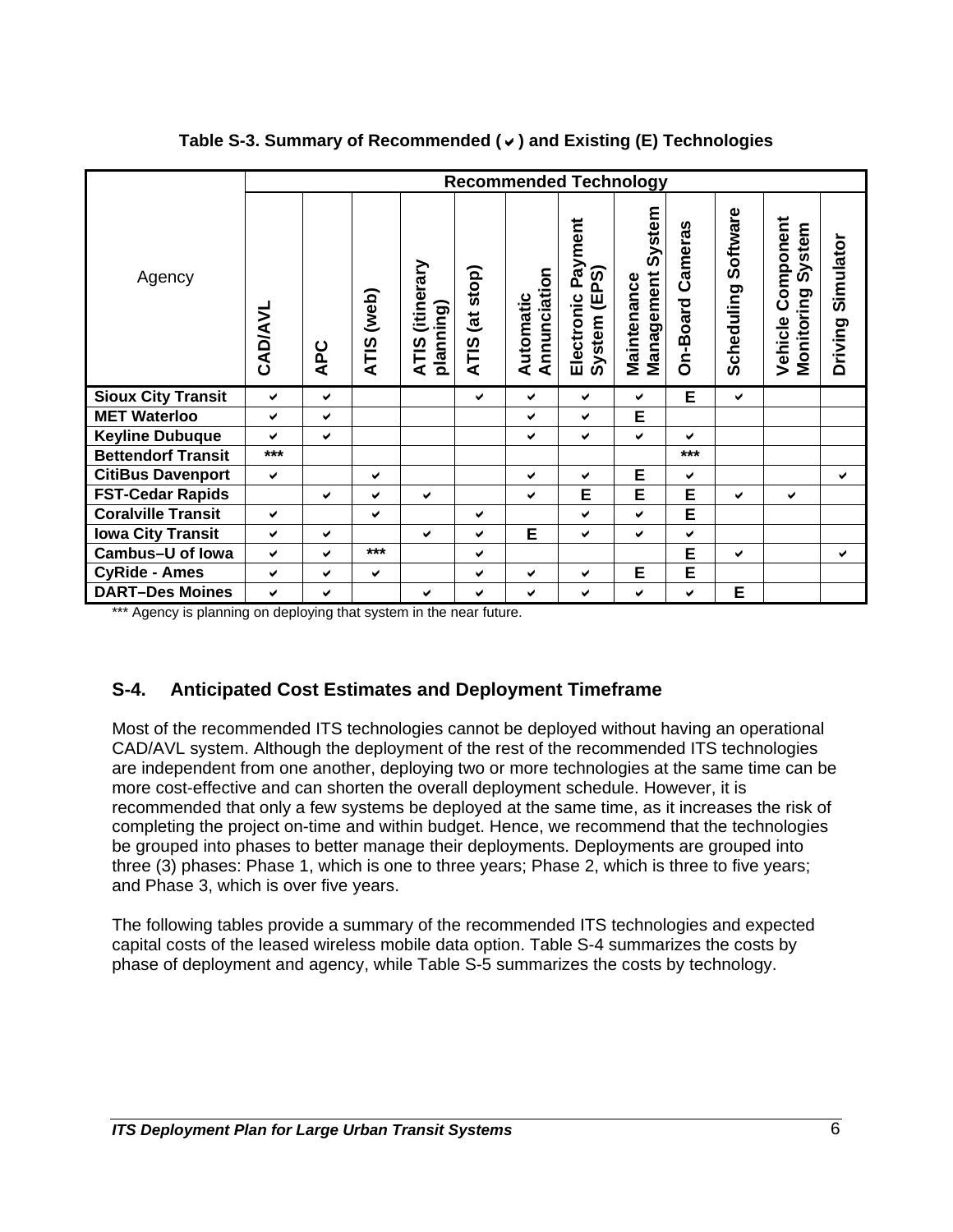|                           | <b>Recommended Technology</b>             |                                                          |                   |  |  |  |  |
|---------------------------|-------------------------------------------|----------------------------------------------------------|-------------------|--|--|--|--|
| <b>Phase/Agency</b>       | <b>Cost of ITS</b><br><b>Technologies</b> | <b>Cost of</b><br><b>Communications</b><br><b>System</b> | <b>Total Cost</b> |  |  |  |  |
| Phase 1 (1-3 years)       |                                           |                                                          |                   |  |  |  |  |
| <b>Sioux City Transit</b> | \$1,718,000                               | \$34,760                                                 | \$1,752,760       |  |  |  |  |
| <b>MET Waterloo</b>       | \$340,000                                 | \$23,700                                                 | \$363,700         |  |  |  |  |
| Keyline - Dubuque         | \$763,000                                 | \$18,960                                                 | \$781,960         |  |  |  |  |
| <b>Bettendorf Transit</b> | \$0                                       | \$64,780                                                 | \$64,780          |  |  |  |  |
| CitiBus - Davenport       | \$778,000                                 | \$31,600                                                 | \$809,600         |  |  |  |  |
| <b>FST-Cedar Rapids</b>   | \$0                                       | 0                                                        | \$0               |  |  |  |  |
| <b>Coralville Transit</b> | \$564,000                                 | \$17,380                                                 | \$581,380         |  |  |  |  |
| <b>Iowa City Transit</b>  | \$654,000                                 | \$36,340                                                 | \$690,340         |  |  |  |  |
| Cambus - Univ. of Iowa    | \$810,000                                 | \$36,340                                                 | \$846,340         |  |  |  |  |
| CyRide - Ames             | \$1,533,000                               | \$99,540                                                 | \$1,632,540       |  |  |  |  |
| DART - Des Moines         | \$2,295,000                               | \$186,440                                                | \$2,481,440       |  |  |  |  |
| Subtotal-Phase 1          | \$9,455,000                               | \$549,840                                                | \$10,004,840      |  |  |  |  |
| Phase 2 (3-5 years)       |                                           |                                                          |                   |  |  |  |  |
| <b>Sioux City Transit</b> | \$125,000                                 | \$0                                                      | \$125,000         |  |  |  |  |
| <b>MET Waterloo</b>       | \$547,000                                 | \$0                                                      | \$547,000         |  |  |  |  |
| Keyline - Dubuque         | \$507,000                                 | \$0                                                      | \$507,000         |  |  |  |  |
| <b>Bettendorf Transit</b> | \$0                                       | \$0                                                      | \$0               |  |  |  |  |
| CitiBus - Davenport       | \$1,021,000                               | \$0                                                      | \$1,021,000       |  |  |  |  |
| <b>FST-Cedar Rapids</b>   | \$355,000                                 | \$0                                                      | \$355,000         |  |  |  |  |
| <b>Coralville Transit</b> | \$410,000                                 | \$0                                                      | \$410,000         |  |  |  |  |
| Iowa City Transit         | \$578,000                                 | \$0                                                      | \$578,000         |  |  |  |  |
| Cambus - Univ. of Iowa    | \$125,000                                 | \$0                                                      | \$125,000         |  |  |  |  |
| CyRide - Ames             | \$1,371,000                               | \$0                                                      | \$1,371,000       |  |  |  |  |
| DART - Des Moines         | \$266,000                                 | \$0                                                      | \$266,000         |  |  |  |  |
| <b>Subtotal-Phase 2</b>   | \$5,305,000                               | \$0                                                      | \$5,305,000       |  |  |  |  |
| Phase 3 (Over 5 years)    |                                           |                                                          |                   |  |  |  |  |
| <b>Sioux City Transit</b> | \$265,000                                 | \$0                                                      | \$265,000         |  |  |  |  |
| <b>MET Waterloo</b>       | \$205,000                                 | \$0                                                      | \$205,000         |  |  |  |  |
| Keyline - Dubuque         | \$0                                       | \$0                                                      | \$0               |  |  |  |  |
| <b>Bettendorf Transit</b> | \$0                                       | \$0                                                      | \$0               |  |  |  |  |
| CitiBus - Davenport       | \$0                                       | \$0                                                      | \$0               |  |  |  |  |
| <b>FST-Cedar Rapids</b>   | \$0                                       | \$0                                                      | \$0               |  |  |  |  |
| <b>Coralville Transit</b> | \$215,000                                 | \$0                                                      | \$215,000         |  |  |  |  |
| <b>Iowa City Transit</b>  | \$462,000                                 | \$0                                                      | \$462,000         |  |  |  |  |
| Cambus - Univ. of Iowa    | \$500,000                                 | \$0                                                      | \$500,000         |  |  |  |  |
| CyRide - Ames             | \$0                                       | \$0                                                      | \$0               |  |  |  |  |
| DART - Des Moines         | \$2,755,000                               | \$0                                                      | \$2,755,000       |  |  |  |  |
| Subtotal - Phase 3        | \$4,402,000                               | \$0                                                      | \$4,402,000       |  |  |  |  |
| <b>Grand Total</b>        | \$19,162,000                              | \$549,840                                                | \$19,711,840      |  |  |  |  |

# **Table S-4. Summary of Total Cost of ITS Technologies and Leased Wireless Mobile Data**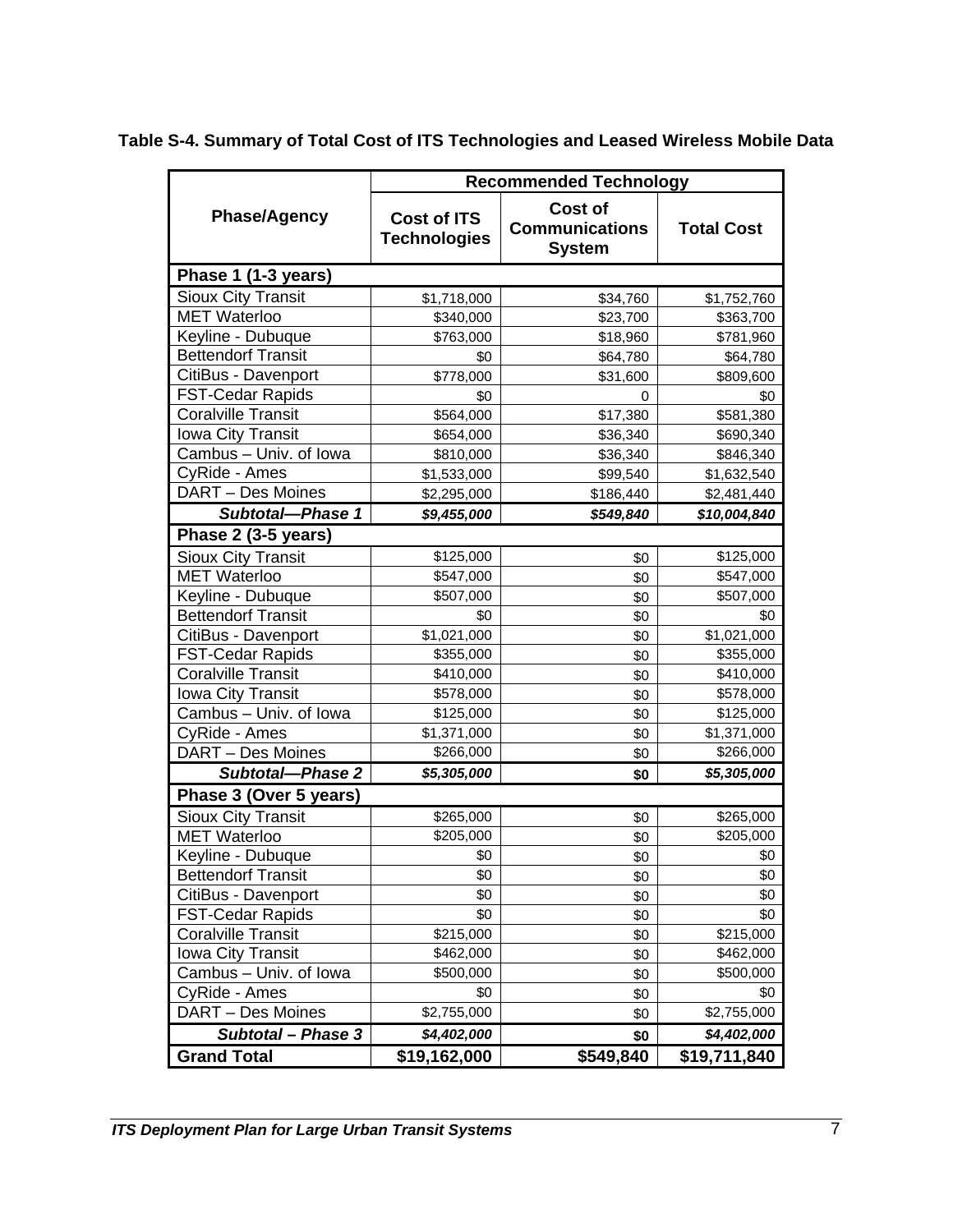| <b>Recommended Technologies</b>           | Phase 1<br>$(1-3 \text{ years})$ | Phase 2<br>$(3-5 \text{ years})$ | Phase 3<br>(over 5<br>years) | <b>Total By</b><br><b>Technology</b> |
|-------------------------------------------|----------------------------------|----------------------------------|------------------------------|--------------------------------------|
| CAD/AVL                                   | \$5,296,000                      | \$458,000                        | \$0                          | \$5,754,000                          |
| <b>APC</b>                                | \$592,000                        | \$174,000                        | \$97,000                     | \$863,000                            |
| ATIS (web)                                | \$81,000                         | \$217,000                        | \$0                          | \$298,000                            |
| ATIS (itinerary planning)                 | \$91,000                         | \$146,000                        | \$0                          | \$237,000                            |
| ATIS (at stop)                            | \$0                              | \$785,000                        | \$0                          | \$785,000                            |
| <b>Automatic Annunciation</b>             | \$1,165,000                      | \$180,000                        | \$950,000                    | \$2,295,000                          |
| <b>Electronic Payment System</b><br>(EPS) | \$840,000                        | \$2,630,000                      | \$2,010,000                  | \$5,480,000                          |
| Maintenance Management<br>System (MMIS)   | \$520,000                        | \$215,000                        | \$695,000                    | \$1,430,000                          |
| <b>On-Board Cameras</b>                   | \$570,000                        | \$0                              | \$150,000                    | \$720,000                            |
| <b>Scheduling Software</b>                | \$300,000                        | \$0                              | \$0                          | \$300,000                            |
| <b>Driving Simulator</b>                  | \$0                              | \$500,000                        | \$500,000                    | \$1,000,000                          |
| Communications                            | \$549,840                        | 80                               | 80                           | \$549,840                            |
| <b>Total By Phase</b>                     | \$10,004,840                     | \$5,305,000                      | \$4,402,000                  | \$19,711,840                         |

**Table S-5. Summary of Technology Cost for All Large Urban Transit Systems** 

#### **S-5. Program Funding**

A specific funding program has not been developed for the Urban Transit ITS program at this point. The Urban Transit ITS Deployment Plan will be used to secure program funding. Transit ITS projects are eligible for federal funding through several programs. Typically in the transit industry ITS projects are funded through a combination of federal funding, state funding (where available) and local funding.

The final report presents a discussion of the potential funding sources that should be considered in funding the implementation of the Urban Transit ITS Deployment Plan. The Steering Committee has identified several important conclusions that must be considered

as part of the funding program.

- It is likely that most of the transit will be unable to implement the recommended ITS technologies without 80 percent funding from non-local sources.
- A goal of securing 80 percent funding from federal sources should be established. This may be accomplished through a mix of funding programs.
- It is acknowledged that traditional federal funding sources such as 5309 discretionary funding is limited and other needs, such as bus replacement, will likely be a higher priority.
- The state is supportive of the Urban Transit ITS Deployment Plan project and will contribute funding as the state is able to identify available funding. It is acknowledged that state funding for transportation projects is limited, and very competitive.